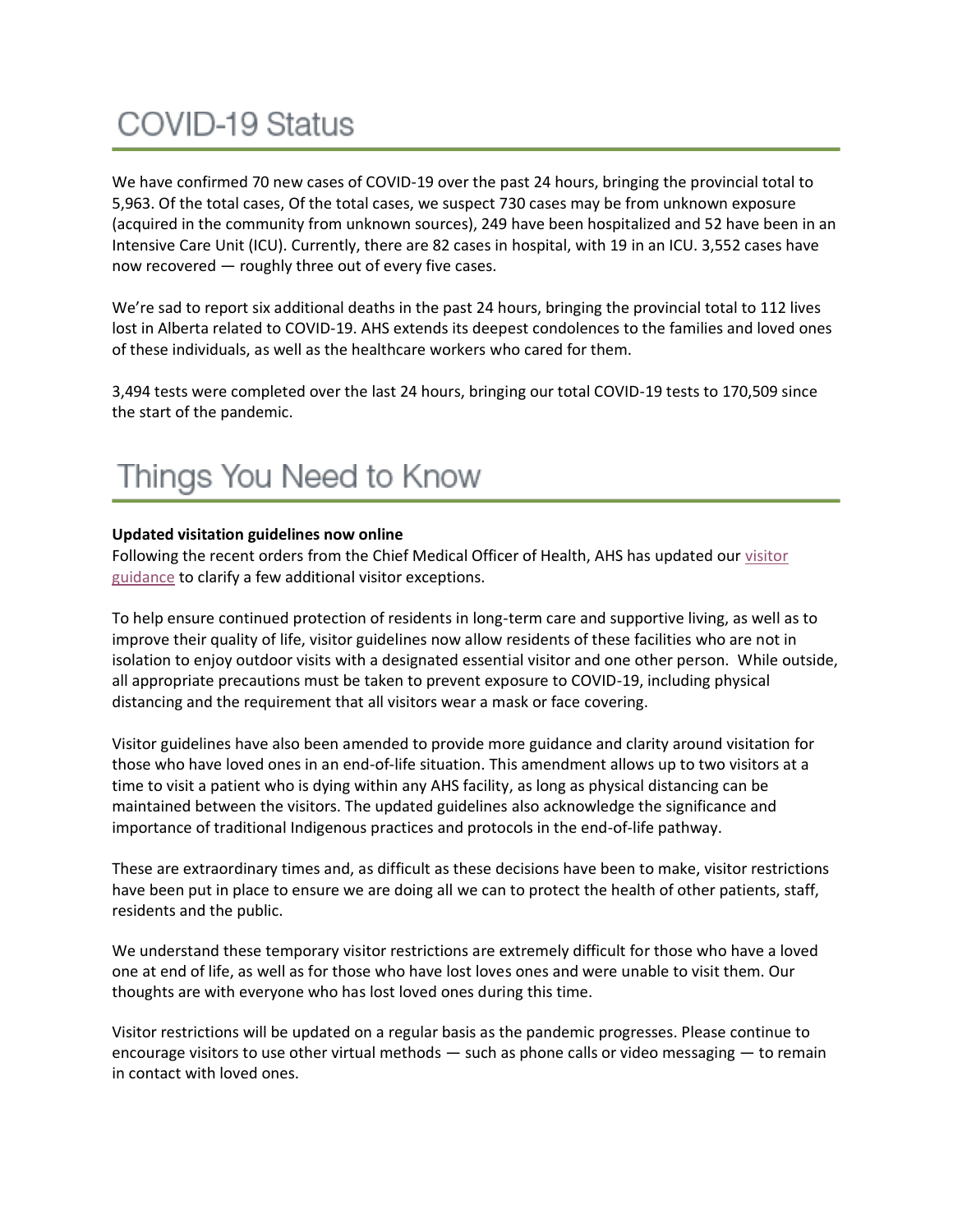Please see Page 5 for Indigenous Considerations:



#### **National Hospice Palliative Care Week**

This week (May  $4 - 10$ ) is National Hospice Palliative Care Week.

Palliative and end-of-life care (PEOLC) is both a philosophy and an approach to care that enables all individuals with a life-limiting and/or life-threatening illness to receive integrated and co-ordinated care across the continuum. This care incorporates patient and family values, preferences and goals of care, and spans the disease process from early diagnosis to end-of-life, including bereavement. Now, more than ever, the skilled and compassionate palliative approach to care is needed to support patients and families during the COVID-19 pandemic.

We would like to thank our front-line clinicians and staff for caring for PEOLC patients and their families during this critical time. Thank you to those of you supporting PEOLC in other ways, such as providing direction, revising guidelines and creating documents to support patients, families and front-line healthcare providers during this pandemic. Please take care of yourselves and your families, and know your work is needed and much appreciated.

Several resources have been developed to guide healthcare providers on providing PEOLC to patients and families, including but not limited to those infected with COVID-19.

The following is a list of resources and information on PEOLC and COVID-19:

- AHS COVID website with [provincial PEOLC resources](https://www.albertahealthservices.ca/topics/Page16947.aspx?team=palliative%20and%20end-of-life%20care#resources) approved by the Emergency Coordination Centre
- [Continuing Care Connection](http://connection.ahs.ca/) website

For more information on PEOLC, visit the [Palliative Care webpages](https://myhealth.alberta.ca/palliative-care) on MyHealth.Alberta.ca. This website is a reliable, clinically relevant and evidence-based accessible source of PEOLC interdisciplinary information for both healthcare providers and the public.

#### **Close monitoring at province's meat-processing plants**

Dr. Deena Hinshaw, the province's Chief Medical Officer of Health (CMOH), shared an update today on measures to address outbreaks at some of the province's meat-processing plants.

Dr. Hinshaw confirmed all meat-processing facilities in Alberta with outbreaks underway have implemented safety controls that meet requirements identified by AHS, the Canadian Food Inspection Agency, Occupational Health and Safety legislation and CMOH orders. AHS has performed multiple inspections at each facility, and testing is being offered to all workers in outbreaks, including those without symptoms.

#### **Dr. Braden Manns on the work of the Scientific Advisory Group**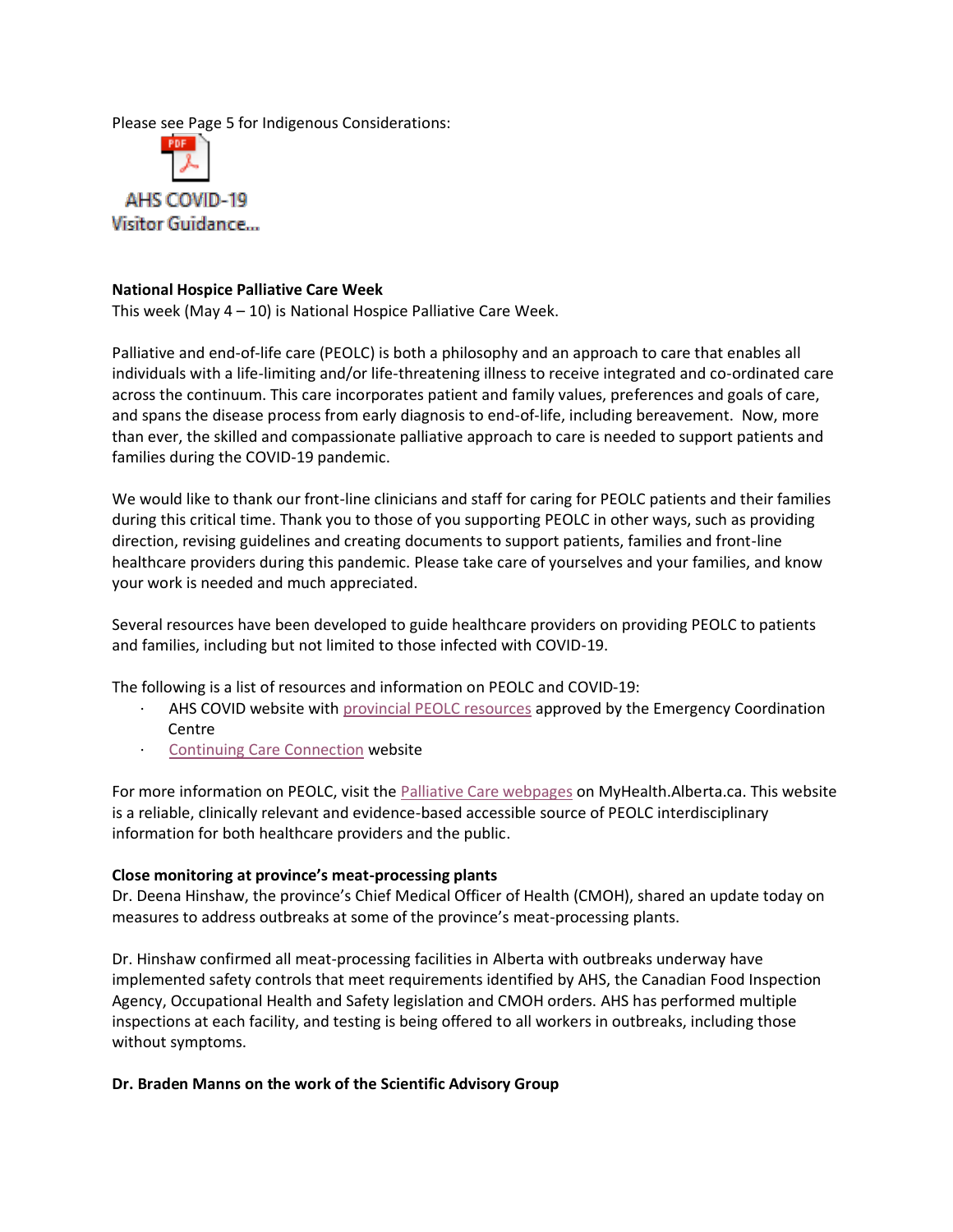Research sleuthing is playing a key role in supporting Albertans and staff during the COVID-19 pandemic. Dr. Braden Manns — Co-Chair of the AHS Scientific Advisory Group (SAG) — explains how this group is combing through documents and research articles in the hunt for answers and information that is helping AHS and Alberta Health develop and update their COVID-19 strategies.

You can hear the full interview on our [COVID-19 Podcasts](applewebdata://F1D8586A-41BE-4DE1-8580-9C26BF13338C/ahs.ca/covidpodcast) webpage, or watch an excerpt from the interview in this [video](https://www.albertahealthservices.ca/topics/page17120.aspx) below.



#### **PPE Tip of the Day**

Our daily tips feature quick and simple reminders you can make part of your practice, from shift to shift.

#### **N95 Recycling Project:**

Did you know that the N95 recycling project is expanding across more zones and units? AHS is NOT currently reusing N95s as we have adequate PPE supply thanks to the amazing work of our CPSM team. We are collecting used N95s for a process of decontamination and storing as a contingency plan, in the unlikely event that we require additional supplies in the months ahead. Learn more about the project, and where we are currently collecting used N95s, at [ahs.ca/covidppe.](applewebdata://F1D8586A-41BE-4DE1-8580-9C26BF13338C/ahs.ca/covidppe)

### In the Zones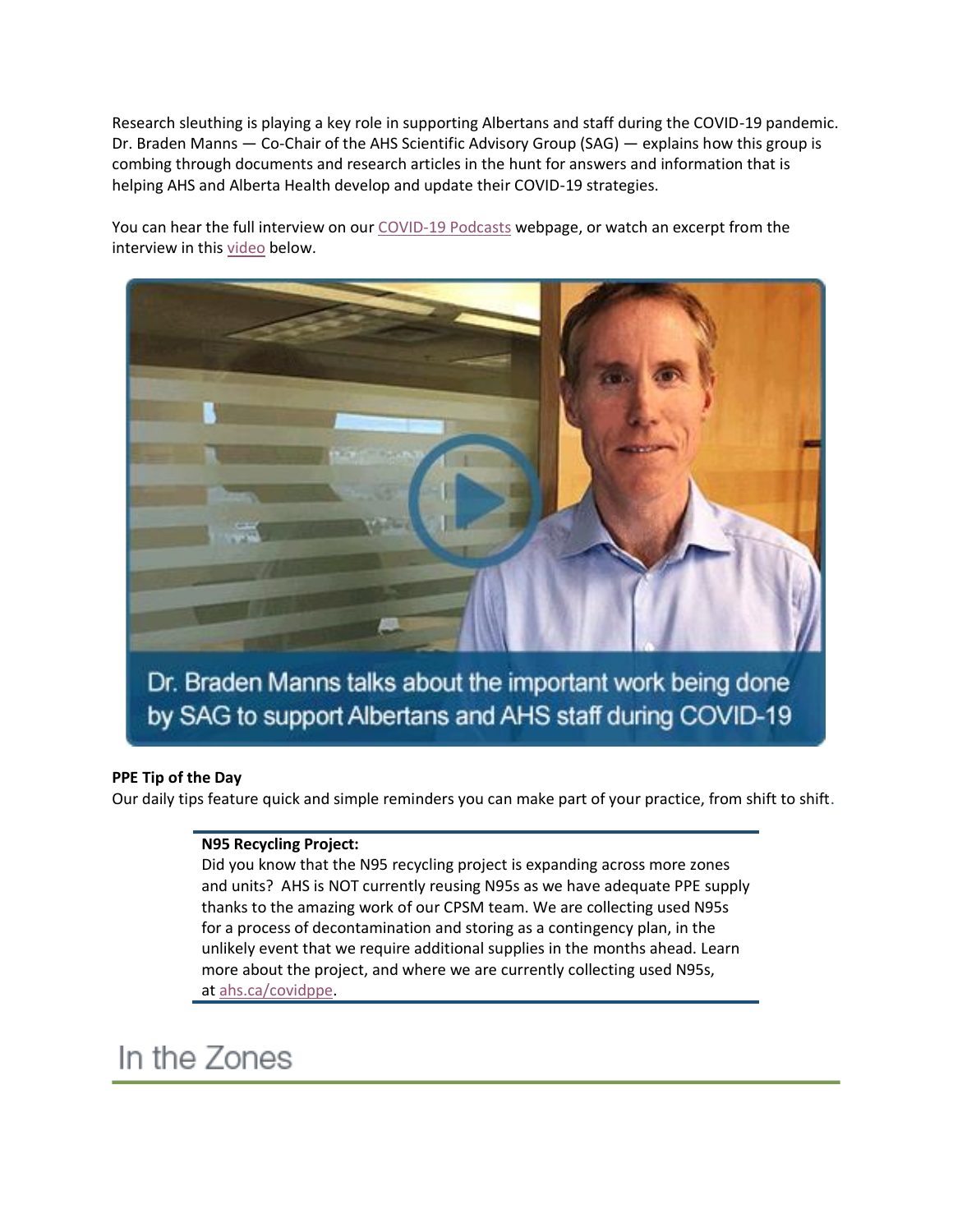#### **Edmonton Zone Emergency Operations Centre (ZEOC) Update – Taking Care of Wellness**

COVID-19 is disrupting our everyday lives, both at home and at work. Hospitals, sites, units and programs from around the Edmonton Zone are finding innovative ways to support AHS staff and physicians experiencing moral distress, feeling overwhelmed and feeling anxious.

Some initiatives include:

- · The Royal Alexandra Hospital and Sturgeon Community Hospital's Patient & Provider Experience offices, which are supported by the Royal Alexandra Hospital Foundation and Sturgeon Community Hospital Foundations, respectively, are conducting a provider wellness survey to learn how each site can better support staff and physicians to help them achieve emotional, social, psychological and physical well-being during the COVID-19 pandemic.
- At the WestView Health Centre in Stony Plain, weekly staff check-in sessions provide the opportunity to receive AHS and site updates on COVID-19 from a manager and social worker. Check-in sessions, which also include information on available supports, are attended by teleconference as well as in person (following social distancing guidelines).
- · Edmonton's Cross Cancer Institute and Strathcona Community Hospital have each created a gratitude wall filled with inspirational quotes, words of thanks, and images of staff and physicians at the site. Staff, physicians and patients are encouraged to add to the wall, which helps colleagues feel recognized, appreciated and connected.
- · The physical therapy service at Glenrose Rehabilitation Hospital in Edmonton has inspired the site's Staff Wellness Committee to implement a theme shirt day on Fridays. From superheroes to silly Christmas sweaters, to Star Wars and sports teams, staff and physicians across the site are getting into the spirit of theme-shirt Friday at the Glenrose.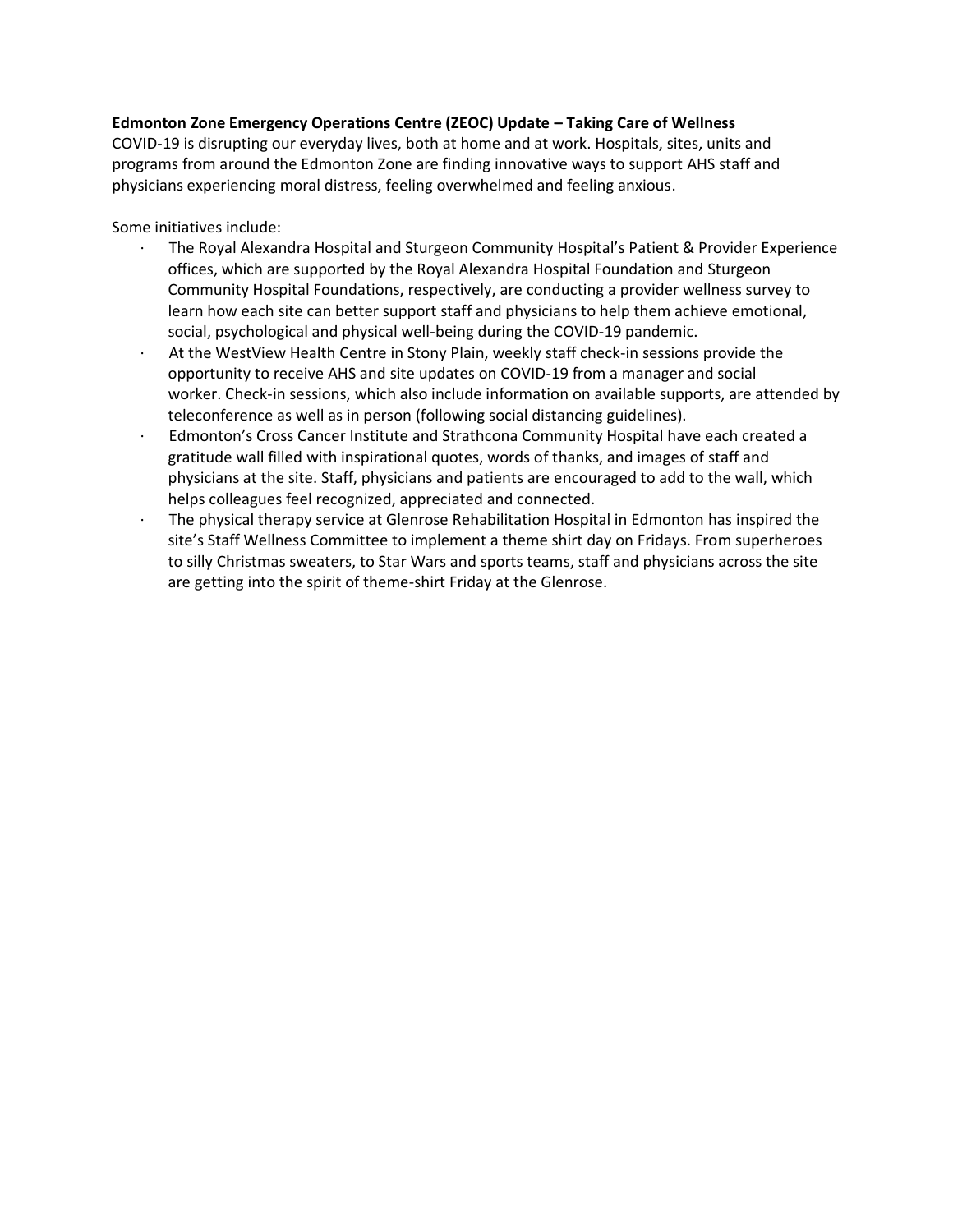

A gratitude wall at the Cross Cancer Institute in Edmonton is a place where staff, physicians and patients can express their appreciation for one another.



Staff at the Glenrose Rehabilitation Hospital in Edmonton sport their favourite Hawaiian shirts as part of the facility's theme shirt day, held every Friday.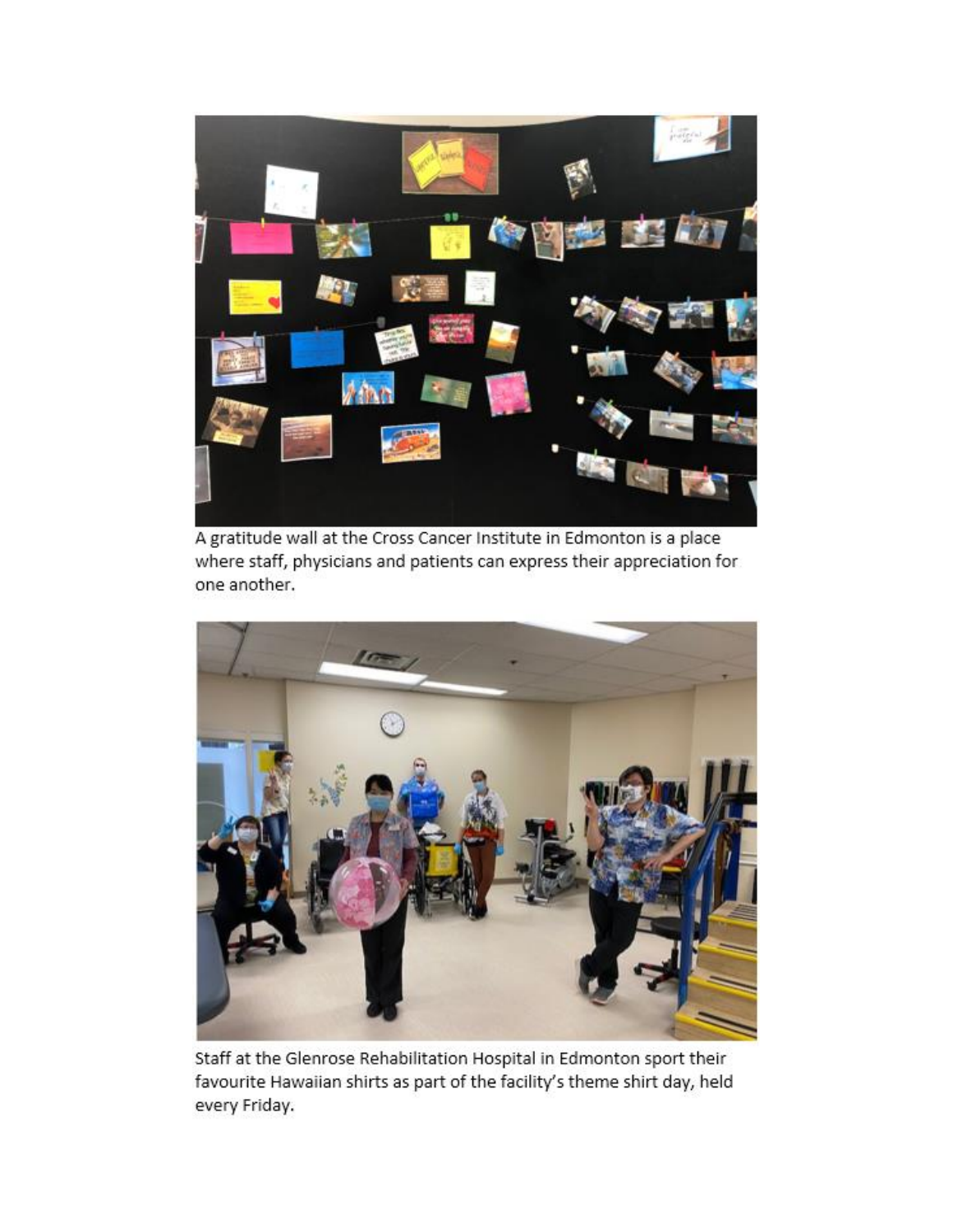## Be Well - Be Kind

#### **High River salutes AHS staff, physicians on Health Care Heroes Day**

High River residents came together on May 1 to celebrate High River Health Care Heroes Day.

The High River District Health Care Foundation encouraged the community to place signs in their windows and lawns, post messages on social media, and rally together to make noise all in support of local healthcare workers.

As part of the day, first responders and community members held **a** [parade in front of the High River](https://www.youtube.com/watch?v=_u1CZYqOjns&feature=youtu.be)  [General Hospital](https://www.youtube.com/watch?v=_u1CZYqOjns&feature=youtu.be) to bring smiles to the faces of hospital patients, residents and staff.

Michael Brown, Executive Director of the High River District Health Care Foundation, says the foundation organized their first annual High River Health Care Heroes Day as an opportunity to thank those who contribute to local healthcare.

"High River Health Care Heroes Day was truly a heartfelt display of how much our community appreciates and supports everyone who makes our local healthcare so wonderful," he says.

"There were signs and cards and firetrucks and lots and lots of noise with one clear message: thank you to all of you who are part of this incredible team. It doesn't matter if you are a physician or nurse or cleaner or cook, High River recognizes that it takes the entire team to make our system function and we just wanted to make sure all of you realized how much you are appreciated by our community."

We extend our sincere thanks to the High River District Health Care Foundation and all #HRhealthcareheroesday participants for this incredible gesture toward our staff, and for their ongoing support of healthcare in their community.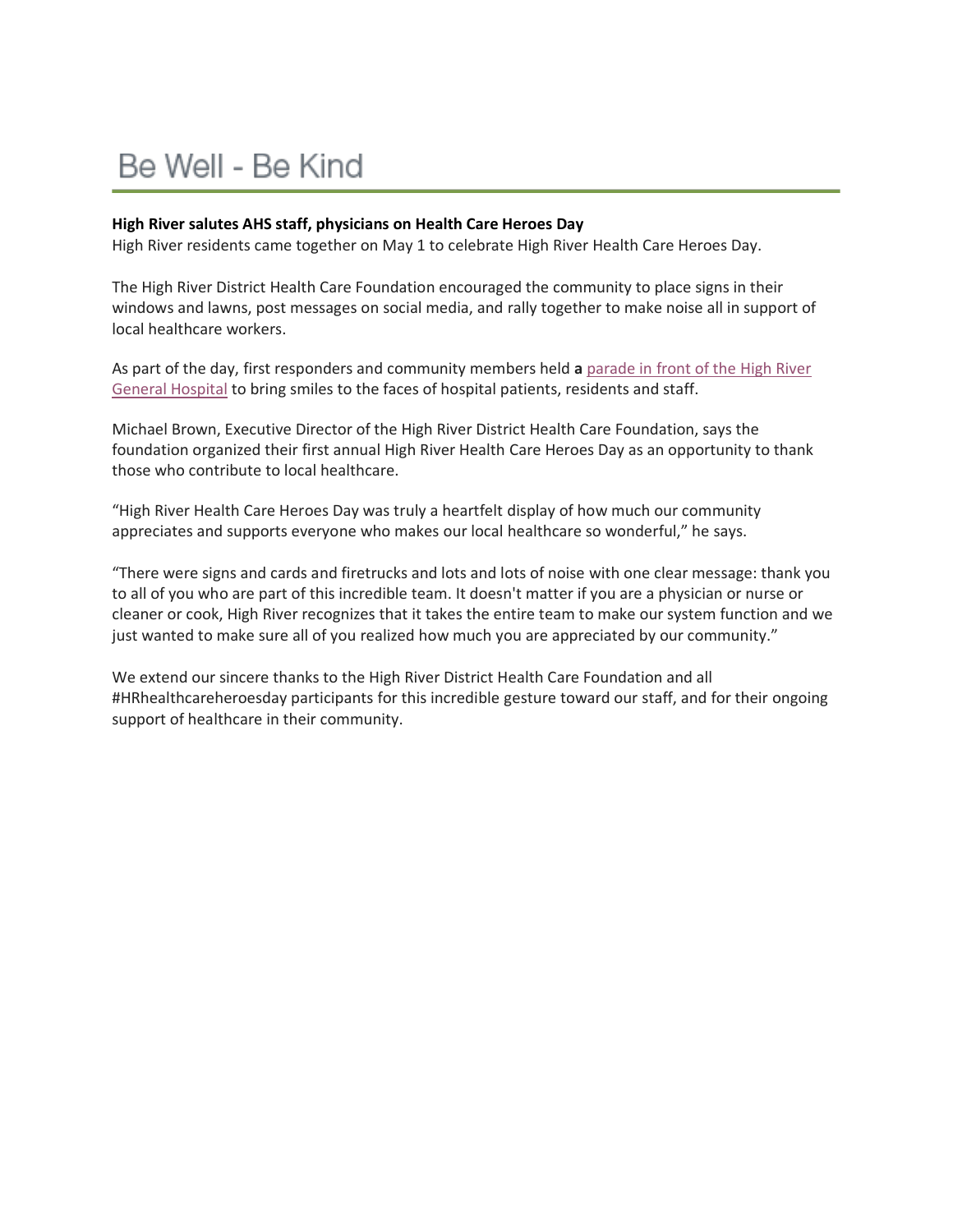

A sign of gratitude for local healthcare workers is displayed on the lawn of this High River home as part of the first annual High River Health Care Heroes Day on May 1. The event was organized by the High River District Health Care Foundation.

#### **#AHSFitFam reminder**

Staying active and maintaining your physical and mental wellness during a pandemic takes willpower and a little ingenuity during a time when gyms are closed and physical distancing precludes group sports and activities. So we want to know: what are you doing to stay healthy? We encourage you to share your new routines with your colleagues and other Albertans by posting to social media. Make sure to use the hashtag #AHSFitFam. We look forward to seeing you there.

#### **Closing message**